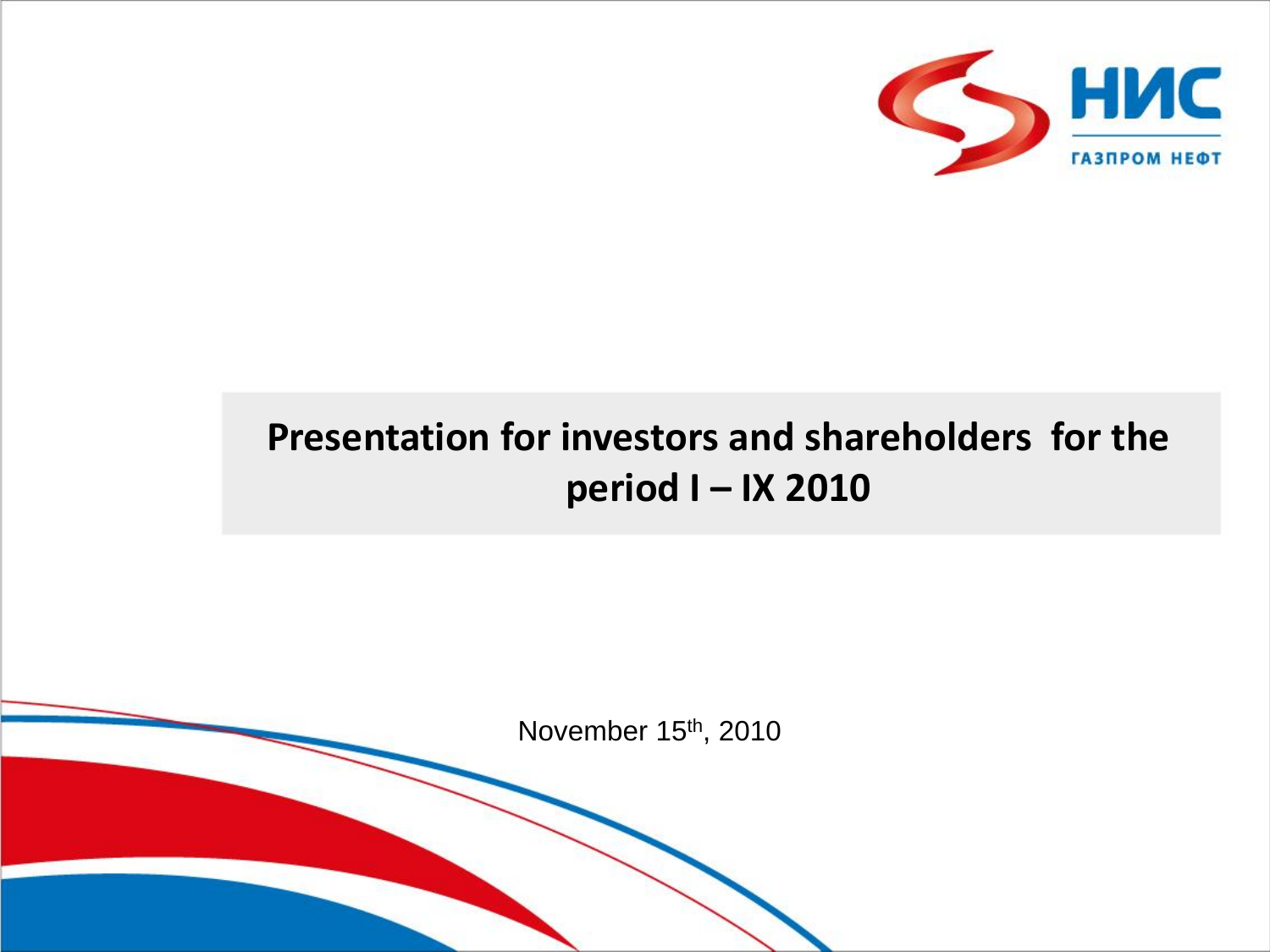## **Disclaimer**



This presentation has been prepared by NIS a.d. Novi Sad (the "Company"), and comprises the slides for a presentation to investors concerning the Company. Presentation does not constitute or form part of any offer or invitation to sell, or any solicitation of any offer to purchase or subscribe for, any shares or other securities representing shares in the Company, nor shall it or any part of it nor the fact of its presentation or distribution form the basis of, or be relied on in connection with, any contract or investment decision.

Any viewer of this presentation considering a purchase of such securities is hereby reminded that any such purchase should be made solely on the basis of the information contained in the prospectus or other offering document prepared in relation thereto and will be subject to the selling restrictions set out therein. No reliance may be placed for any purposes whatsoever on the information contained in this presentation, or any other material discussed at any presentation or on its completeness, accuracy or fairness. The information in this presentation should not be treated as giving investment advice. Care has been taken to ensure that the facts stated in this presentation are accurate, and that the opinions expressed are fair and reasonable. However, the contents of this presentation have not been verified by the Company. Accordingly, no representation or warranty, express or implied, is made or given by or on behalf of the Company or any of its members, directors, officers or employees or any other person as to the accuracy, completeness or fairness of the information or opinions contained in or discussed at this presentation. None of the Company or any of their respective members, directors, officers or employees nor any other person accepts any liability whatsoever for any loss howsoever arising from any use of this presentation or its contents or otherwise arising in connection therewith.

The information in this presentation includes forward-looking statements. These forward-looking statements include all matters that are not historical facts, statements regarding the Company's intentions, beliefs or current expectations concerning, among other things, the Company's results of operations, financial condition, liquidity, prospects, growth, strategies, and the industry in which the Company operates. By their nature, forward-looking statements involve risks and uncertainties, including, without limitation, the risks and uncertainties to be set forth in the prospectus, because they relate to events and depend on circumstances that may or may not occur in the future. The Company cautions you that forward looking statements are not guarantees of future performance and that its actual results of operations, financial condition and liquidity and the development of the industry in which the Company operates may differ materially from those made in or suggested by the forward-looking statements contained in this presentation. In addition, even if the Company's results of operations, financial condition and liquidity and the development of the industry in which the Company operates are consistent with the forward-looking statements contained in this presentation, those results or developments may not be indicative of results or developments in future periods. The information and opinions contained in this presentation are provided as at the date of this presentation and are subject to change without notice.

No person is under any obligation to update or keep current the information contained herein.

By attending the presentation you agree to be bound by the foregoing limitations.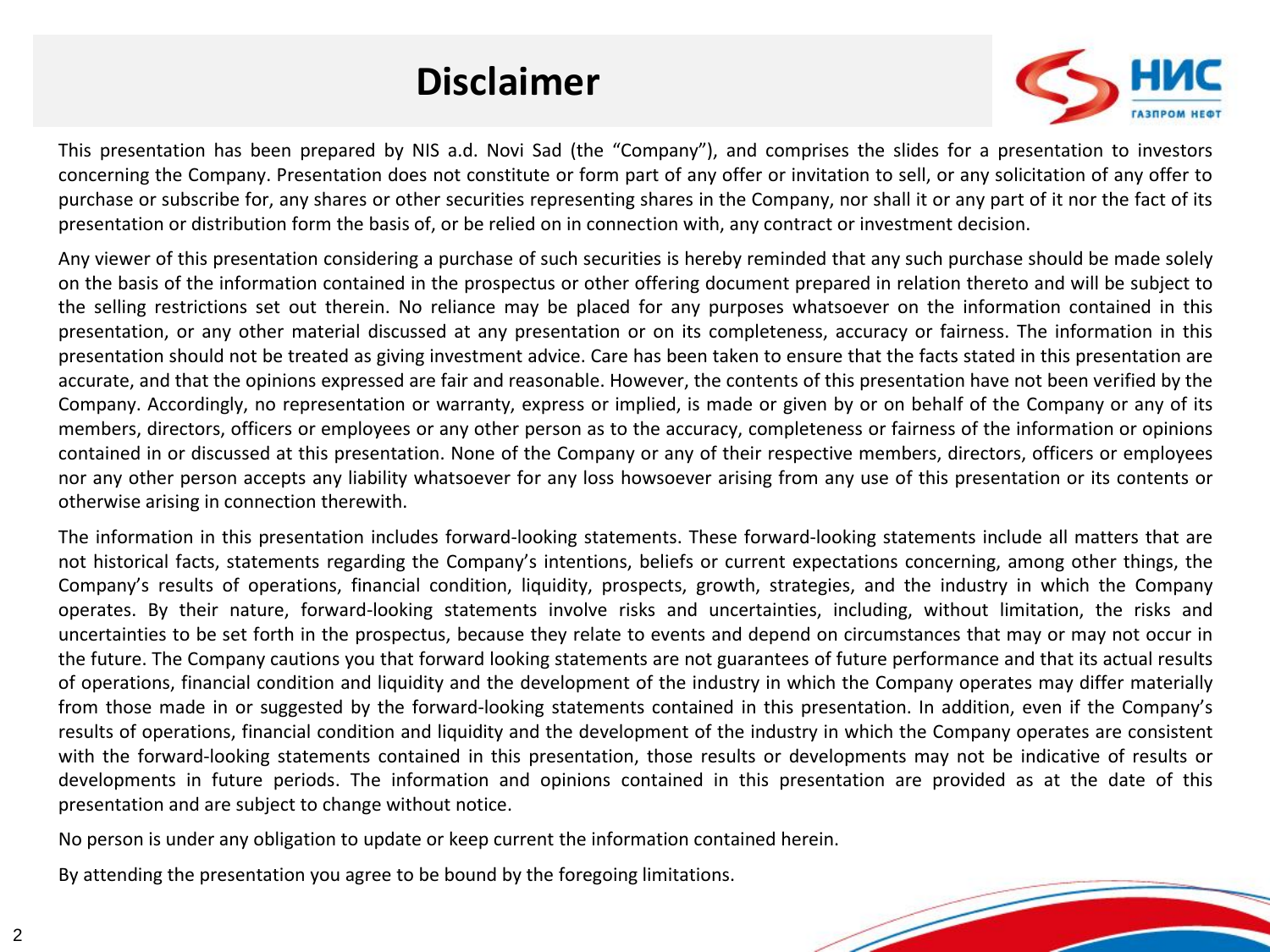## **Mission, vision and values of the company**



### **Vision**

Vertically integrated oil company Nis will become a leader in its industry for the entire Balkan region in the sphere of stabile growth and increase of efficiencies, demonstrating high social and ecological responsibility and high standards of customer service.

#### **Mission**

To give the people of Balkan region energy for improvement by responsible use of natural resources and high technology.

#### **NIS Values:**

- ‒ Professionalism
- ‒ Initiative and responsibility
- Compliance with rules and culture of good conduct
- ‒ Positive attitude and willingness to cooperate

Besides preserving NIS as the foundation of energy stability in the country, our company's goal is to focus on social responsibility and creation of new business quality standards in the period to come. We see that increase in competitiveness, efficiency of the company and improvement in business management as our key goal.

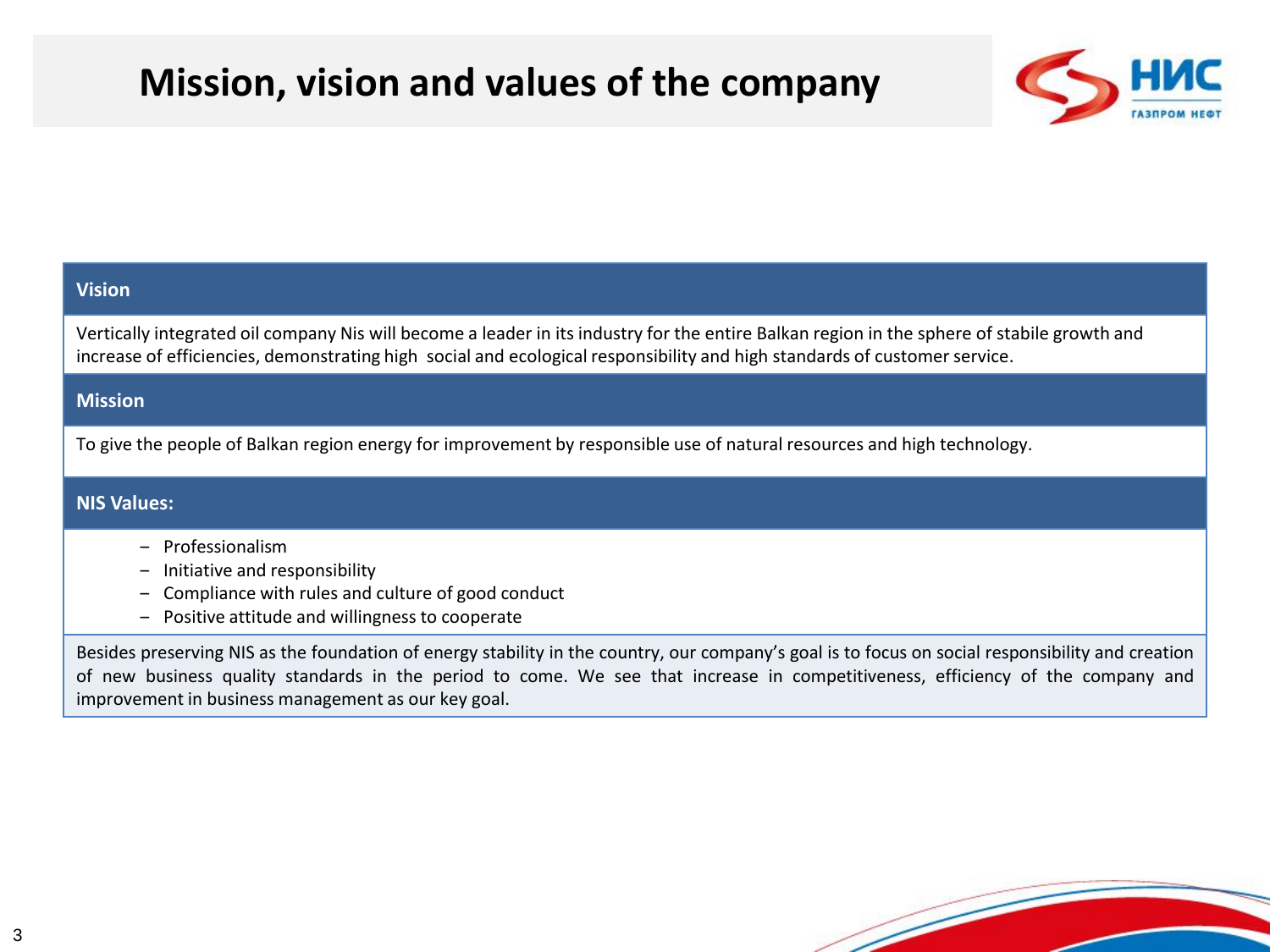## **Company information on September 30th, 2010**



| Business name:                                                  | NIS a.d. Novi Sad                   |
|-----------------------------------------------------------------|-------------------------------------|
| Company ID number:                                              | 20084693                            |
| Address:                                                        | Novi Sad, 12 Narodnog fronta street |
| Tax ID:                                                         | 104052135                           |
| Web site:                                                       | www.nis.rs                          |
| Activity:                                                       | 0610 – exploitation of crude oil    |
| Number and date of registration in BRA:                         | BD 92142, September 29th, 2005      |
| Total equity as of September 30 <sup>th</sup> , 2010:           | 34.857.869.000 RSD                  |
| Share capital as of September 30 <sup>th</sup> , 2010:          | 81,530,200,000 RSD                  |
| Number of employees as of September 30th, 2010:                 | $10,160*$                           |
| Number of shareholders as of September 30 <sup>th</sup> , 2010: | 4.723.352                           |

*\* without employees from servicing organizations*

| <b>Share information</b>                      |               |  |  |
|-----------------------------------------------|---------------|--|--|
| Number of issued common shares:               | 163,060,400   |  |  |
| Face value:                                   | 500.00 RSD    |  |  |
| CFI code:                                     | <b>ESVUFR</b> |  |  |
| ISIN number:                                  | RSNISHE79420  |  |  |
| Shareholder structure as of October 4th, 2010 |               |  |  |
| Cacprom noft                                  | E1 NOV        |  |  |

| Gasprom neft          | 51,00% |
|-----------------------|--------|
| Republic of Serbia    | 29,88% |
| Minority shareholders | 19.12% |

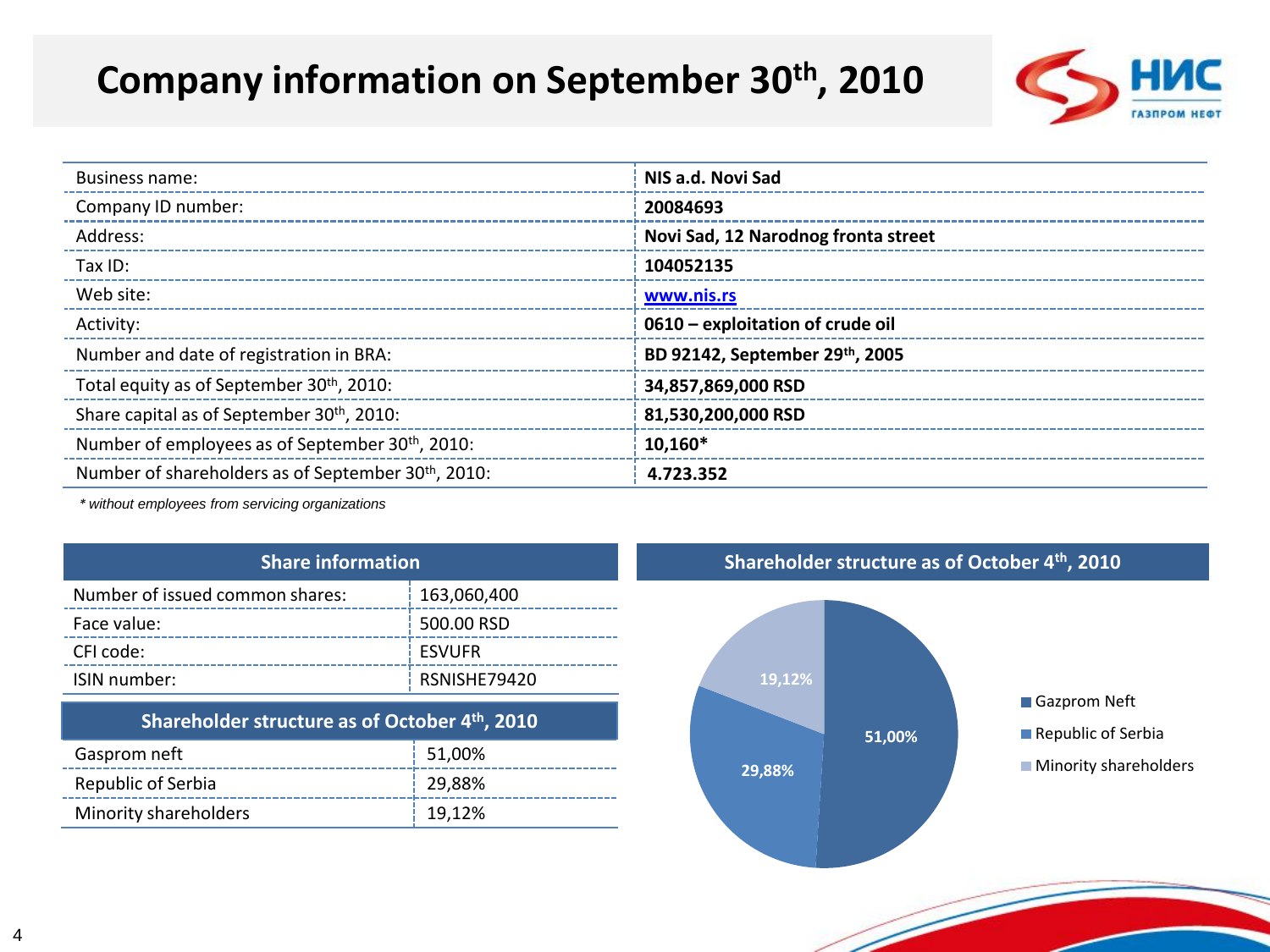### **Corporate Governance**



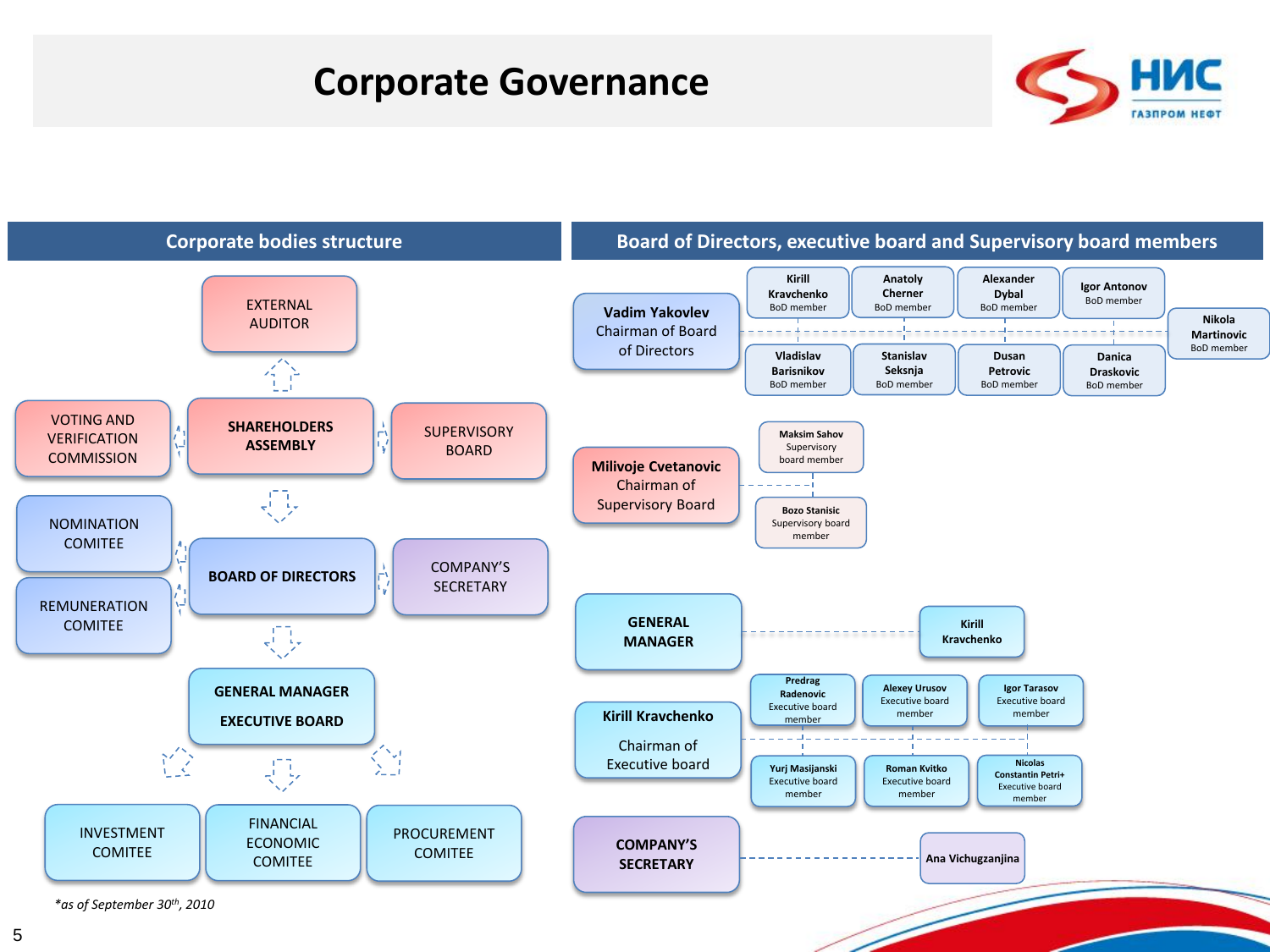### **Business structure**





\* Business structure as of October 1st, 2010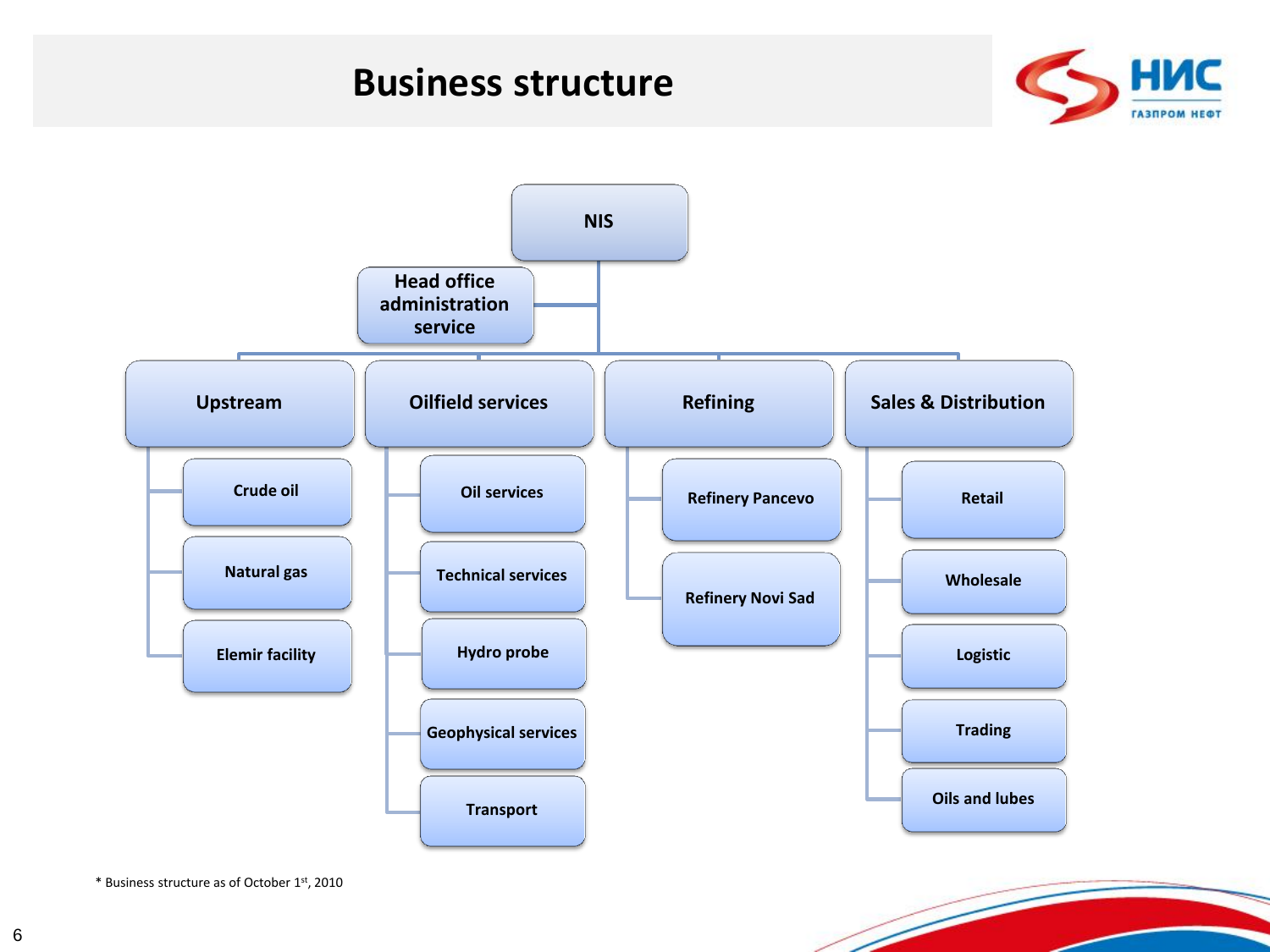### **Value chain**



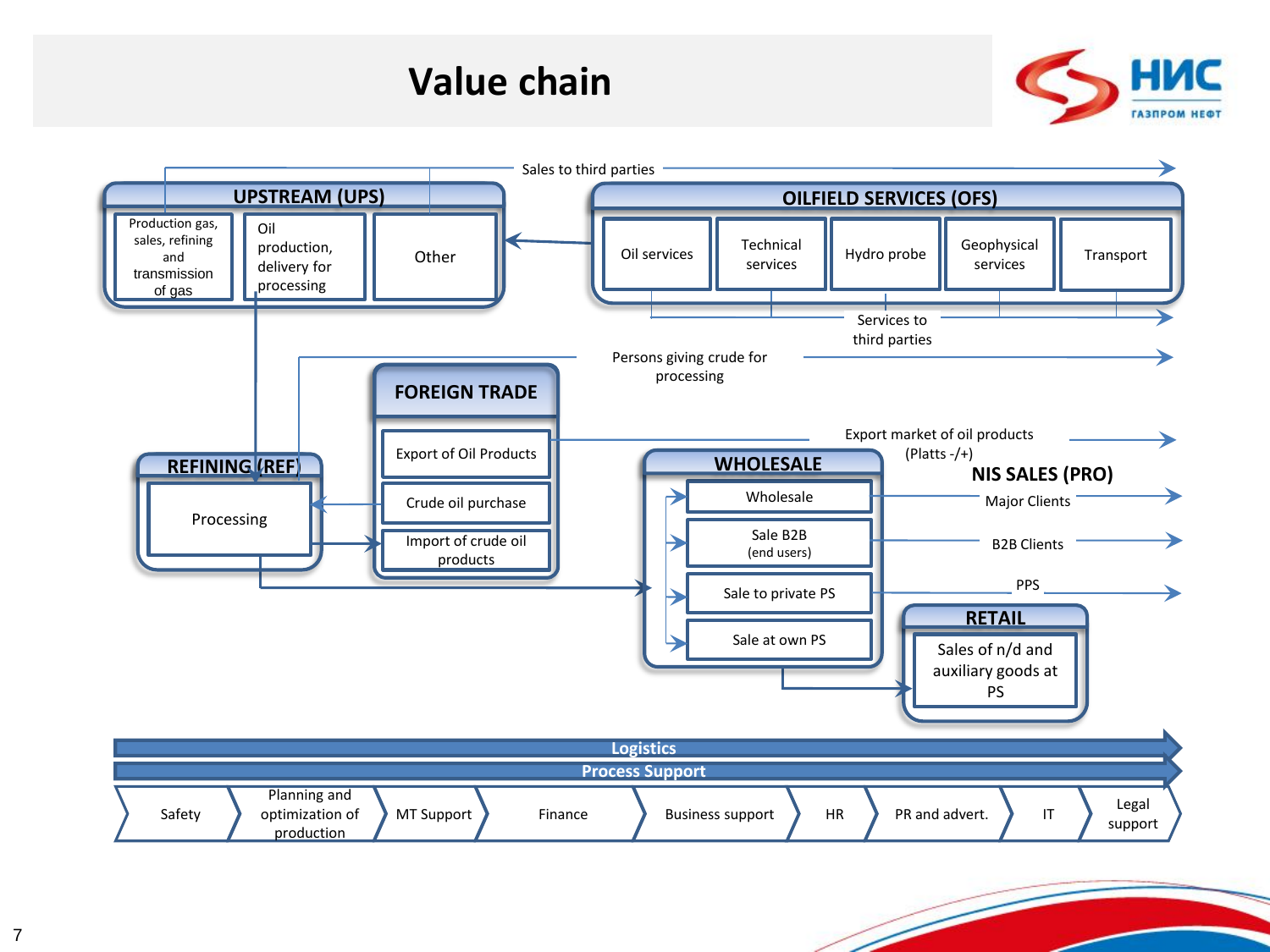## **9M 2010: Key indicators**



|                                                       | <b>Units of measurement</b><br><b>Key indicators</b> | 9M '09   | 9M '10   | <b>Change</b> |         |
|-------------------------------------------------------|------------------------------------------------------|----------|----------|---------------|---------|
|                                                       |                                                      |          |          | <b>Amount</b> | %       |
| <b>Urals</b>                                          | \$/bbl                                               | 56.37    | 75.77    | 19.40         | 34%     |
| Net profit (loss)                                     | billion RSD                                          | $-6.80$  | 2.70     | 9.50          | 140%    |
| Net profit (loss) before foreign exchange differences | billion RSD                                          | $-5.52$  | 13.28    | 18.80         | 341%    |
| Net foreign exchange differences                      | billion RSD                                          | $-1.28$  | $-10.60$ | $-9.32$       | $-728%$ |
| <b>EBITDA</b>                                         | billion RSD                                          | 2.40     | 17.20    | 14.80         | 617%    |
| Sales (without excise tax)                            | billion RSD                                          | 80.90    | 111.90   | 31.00         | 38%     |
| <b>OCF</b>                                            | billion RSD                                          | 7.50     | 14.20    | 6.70          | 89%     |
| Paid taxes and fiscal obligations**                   | billion RSD                                          | 55.40    | 61.90    | 6.50          | 12%     |
| Domestic oil and gas production                       | thousand conditional tons***                         | 670.10   | 880.40   | 210.30        | 31%     |
| <b>Domestic oil production</b>                        | thousand tons                                        | 482.40   | 621.80   | 139.40        | 29%     |
| Oil processing volume including third parties         | thousand tons                                        | 2,172.20 | 2,202.30 | 30.10         | 1%      |
| Oil processing volume excluding third parties         | thousand tons                                        | 1,967.30 | 2,195.10 | 227.80        | 12%     |
| <b>Total sales of oil products</b>                    | thousand tons                                        | 1,886.60 | 1,950.60 | 64.00         | 3%      |
| Oil products local market sales                       | thousand tons                                        | 1,645.20 | 1,636.50 | $-8.70$       | $-1%$   |
| Retail                                                | thousand tons                                        | 446.80   | 409.90   | $-36.90$      | $-8%$   |
| Light oil products sales                              | thousand tons                                        | 1,084.60 | 1,180.00 | 95.40         | 9%      |
| <b>CAPEX from GPN loan****</b>                        | million EUR                                          | 9.70     | 48.50    | 38.80         | 400%    |
| <b>CAPEX from OCF (NIS projects)</b>                  | billion RSD                                          | 2.20     | 2.80     | 0.60          | 27%     |
| <b>Total debt to banks</b>                            | million USD                                          | 830.00   | 667.00   | $-163.00$     | $-20%$  |
| Total bank indebtedness******                         | million USD                                          | 991.00   | 675.00   | $-316.00$     | $-32%$  |

*\*Before opening balance adjustments on 2nd February and before impairment of the fixed assets (see presentation "General data about NIS on 31 December 2009 page 50 for further detail)* 

*\*\* Taxes paid and fiscal obligations includes taxes, duties, fees and other public revenues*

*\*\*\* 1.256 m<sup>3</sup> gas = 1 conditional ton of oil*

*\*\*\*\* Under the Agreement of sale and purchase of shares of NIS a.d Novi Sad, clause 8.1.2, JSC Gazprom Neft (GPN) has an obligation to provide EUR 500 million to NIS a.d. Novi Sad by way of special purpose loans in order to implement NIS Novi Sad technological complex reconstruction and modernization program*

*\*\*\*\*\* Total bank indebtedness = Total debt to banks + letters of credit*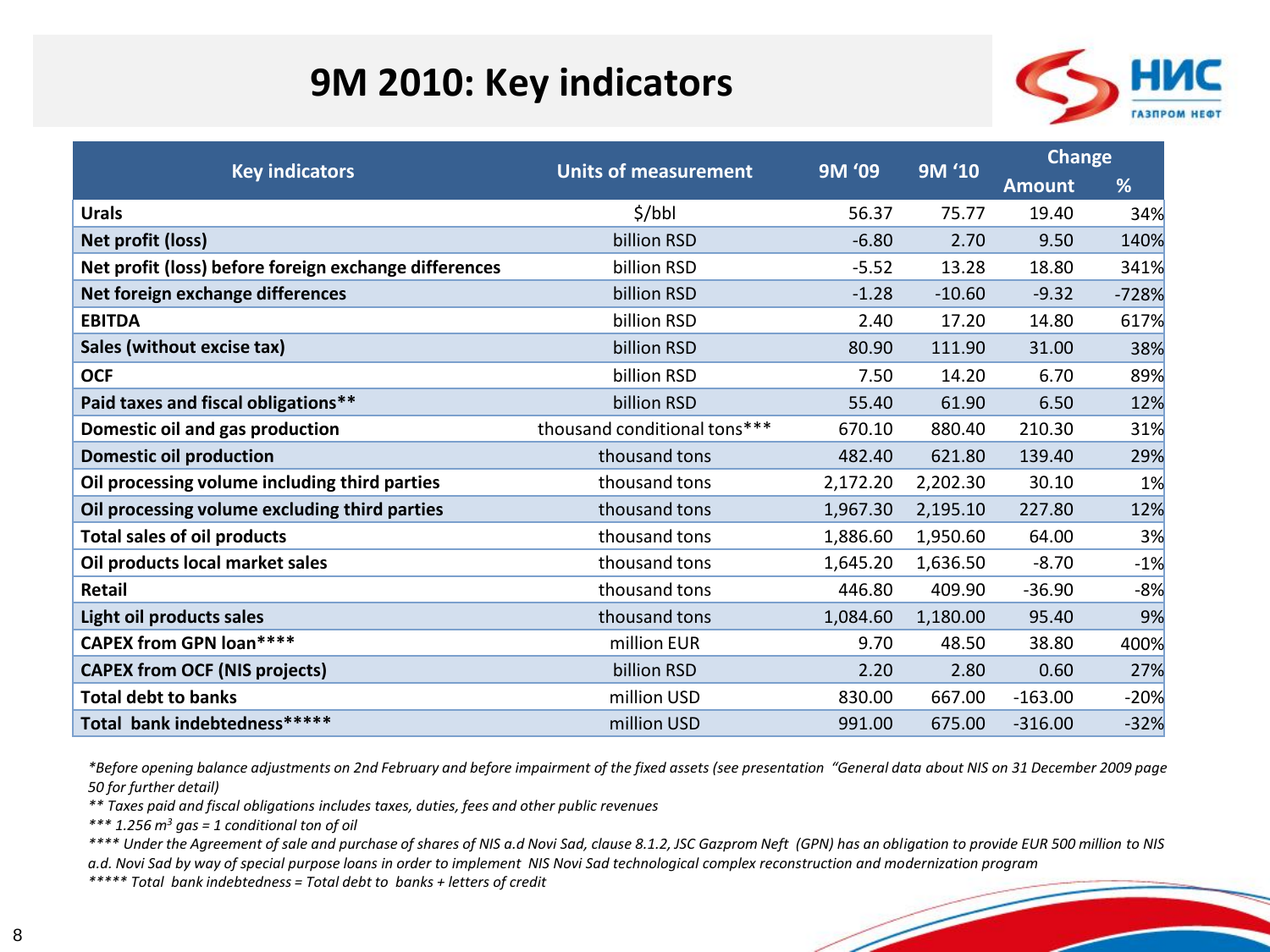### **Macroeconomic indicators**





Inflation USD/RSD in the first 9M of 2010 amounted to 17.06% or 11.38 RSD Inflation EUR/RSD in the first 9M of 2010 amounted to 10.73% or 10.29 RSD Inflation USD/RSD in the first 9M of 2009 amounted to 1.11% or 0.70 RSD Inflation EUR/RSD in the first 9M of 2009 amounted to 4.98% or 4.41 RSD There were no significant fluctuations in the crude oil price in the world market

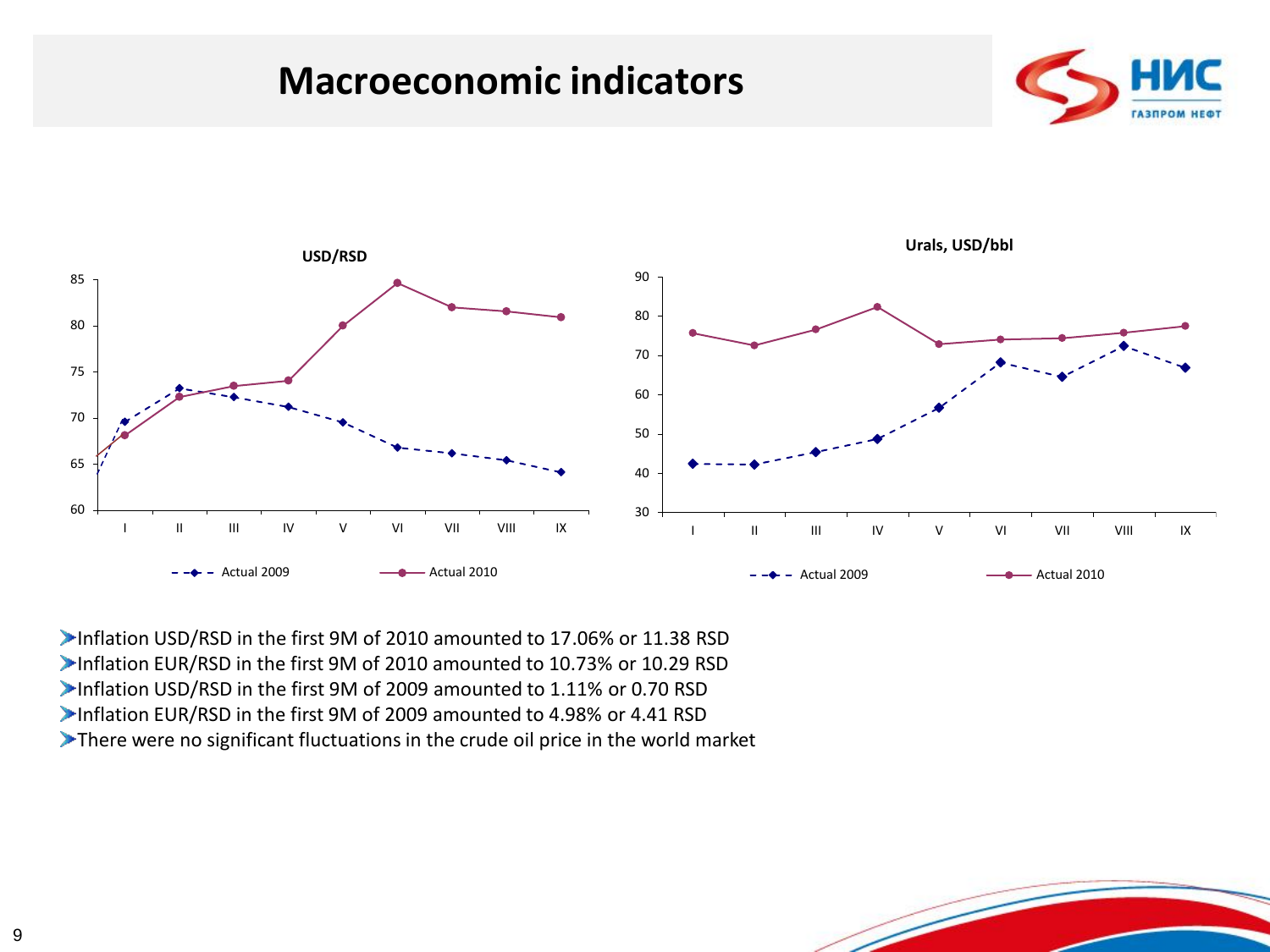### **Market share**



**After the drop in consumption in the first two quarters, the third quarter had increase in consumption, compared to the same quarter last year and also compared to the previous quarter of 2010.**



In first 9M 2010, the share of NIS on Serbian Market was 67%, which indicates to increase of +2% versus the same period 2009.

In the first 9 months of 2010, BMB95 and euro-diesel recorded increasing trend versus last year

\* *According to NIS data and assessments*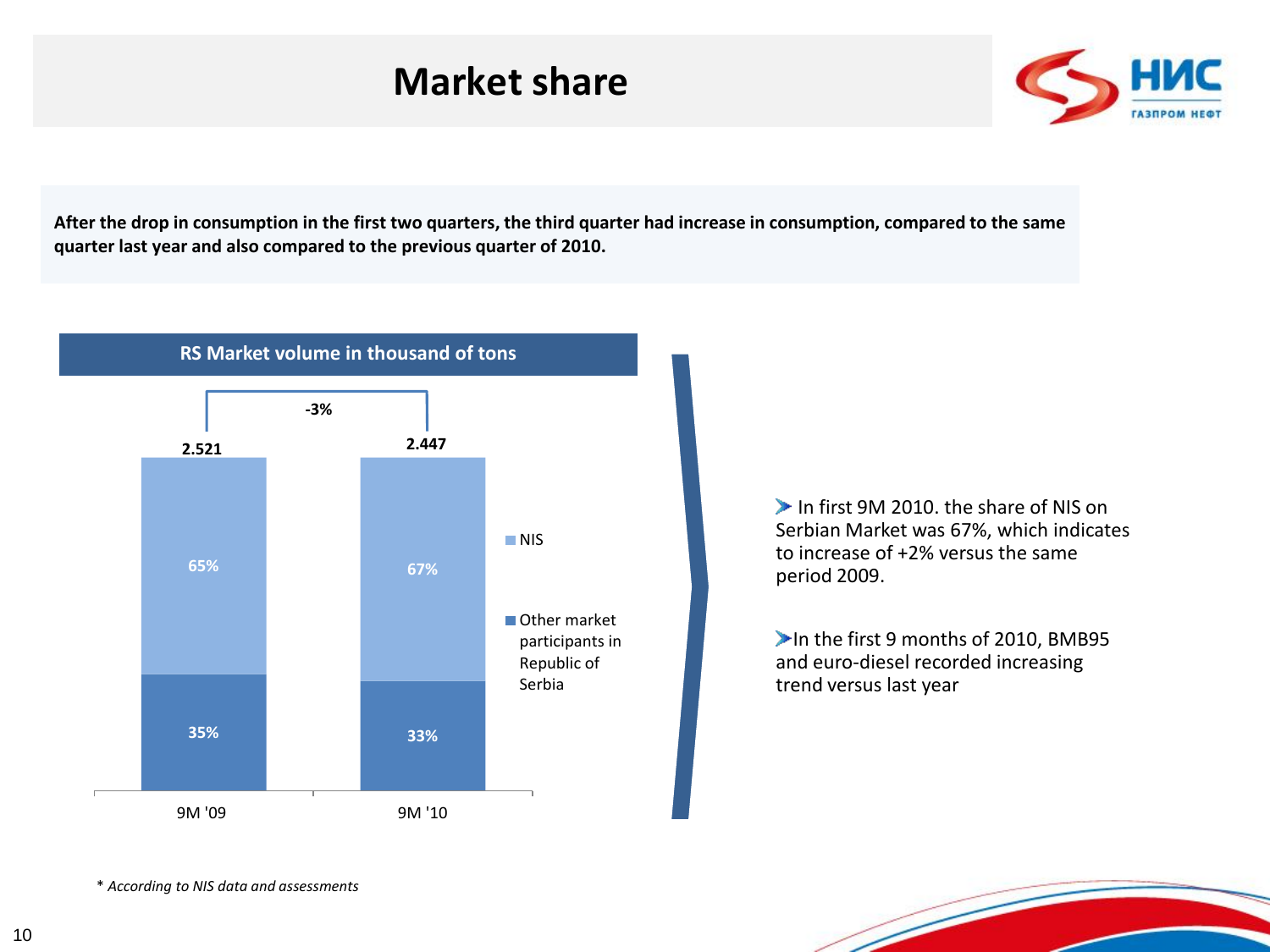### **Financial indicators**



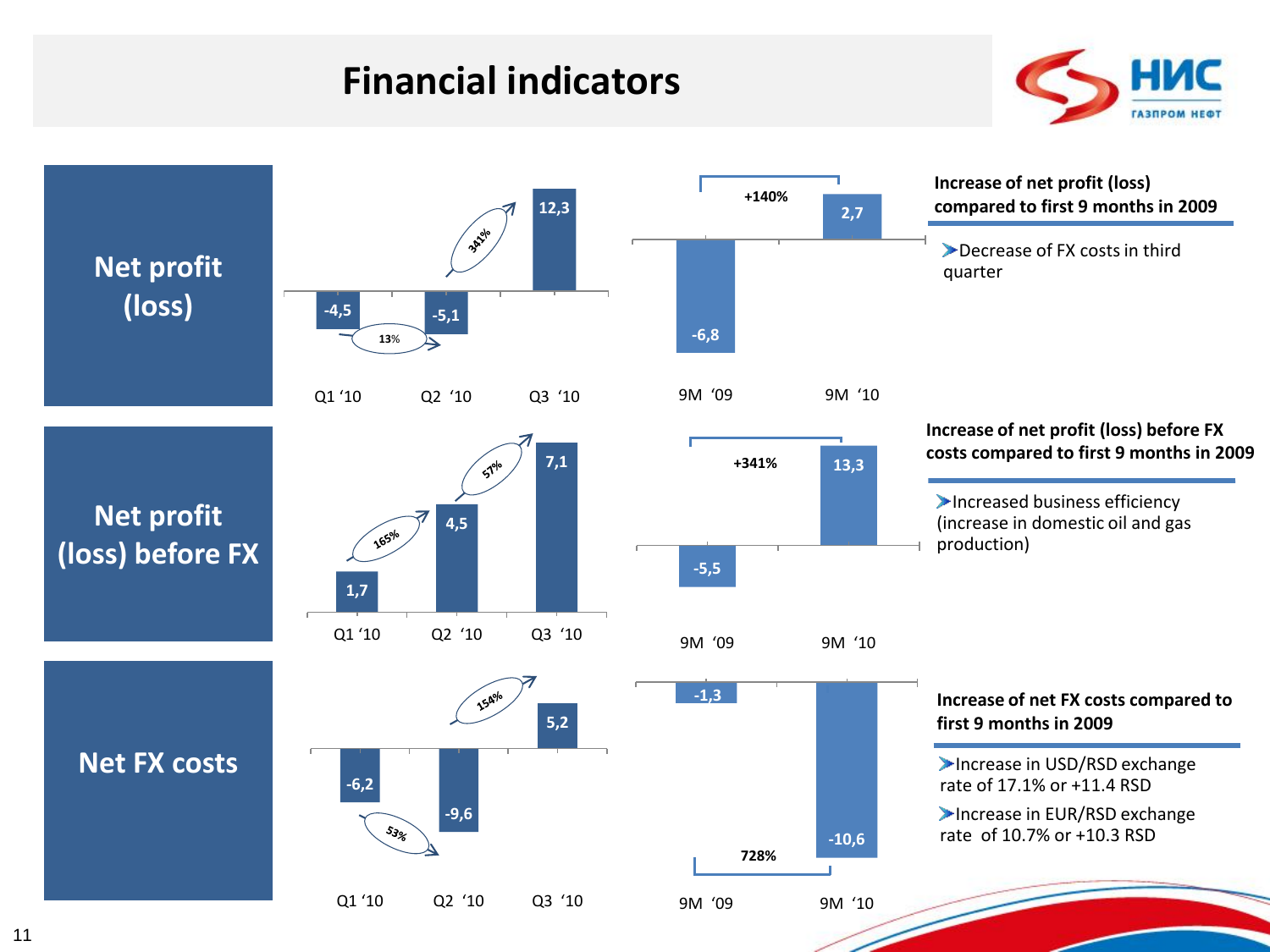### **Financial indicators**





#### **Increase of EBITDA compared to first9М 2009 :**

Increased business efficiency (increase in domestic oil and gas production)

### **Sales increase compared to first 9М 2009 :**

Oil derivatives prices in first 9M of 2010 are higher compared to same period last year, due to increase of oil prices on world market and increase in USD exchange rate

Fuel retail price in 2009 were app. 94 RSD per liter, and in 2010 app 114 RSD per liter (increase of app. 22%)

Increase of  $3.4\%$  in oil derivatives sales

#### **Increase in OCF compared to first 9М 2009 :**

Improved receivables collection

Extended period for crude oil payments

Improved business performance

\* Data adjusted in comparison with the ones previously published due to the correction of OCF and ICF (decrease in OCF and increase in ICF for the same amount)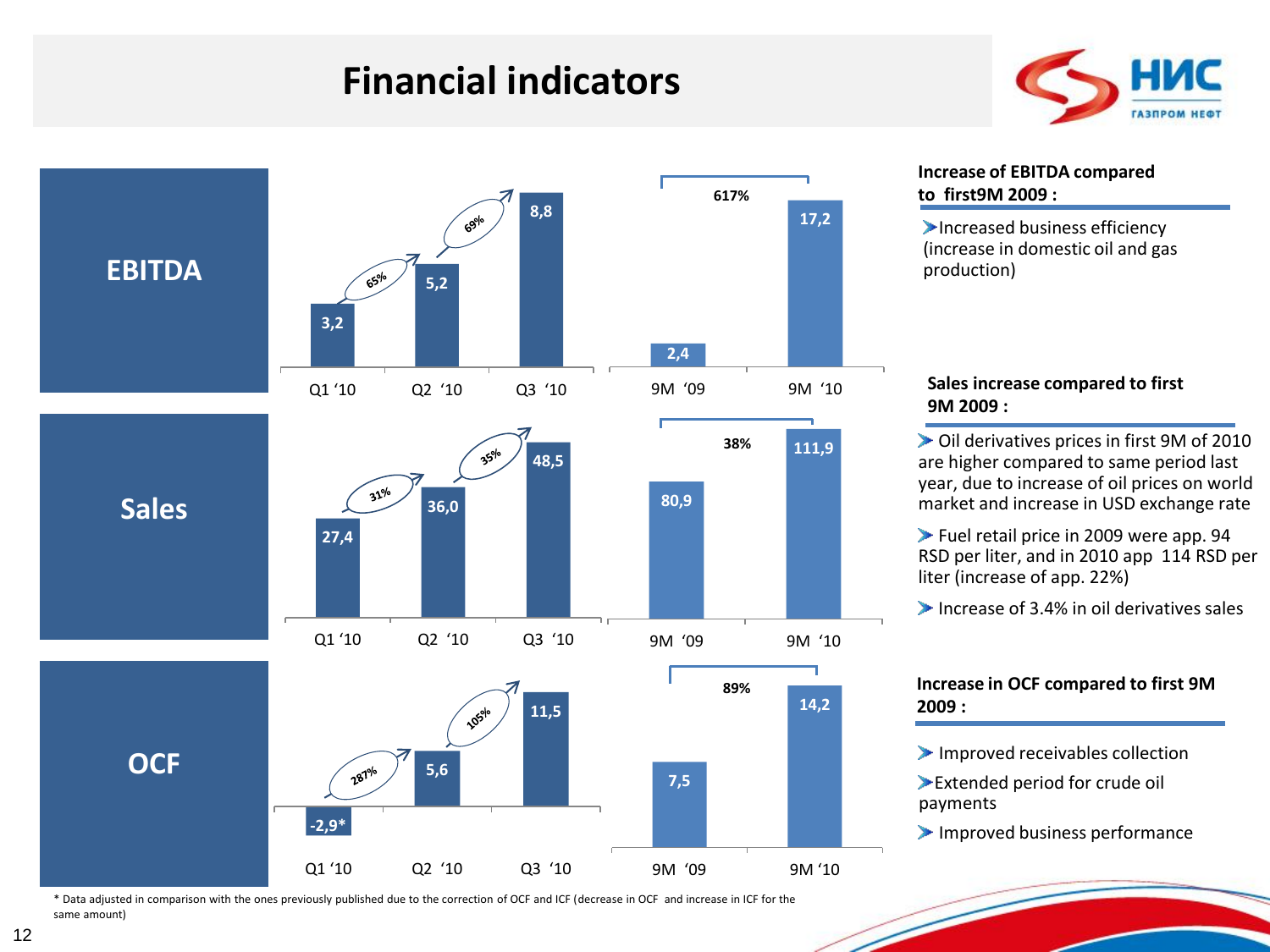## **Oil and gas production**



**Domestic oil and gas production (in thousand of tons)**



### **Domestic oil production (in thousand tons)**



#### **Domestic oil and gas increase of 31% compared to first 9M 2009:**

New system of production using ESP\* pumps was implemented on 16 oil wells. Fracturing was preformed on 5 oil wells.

Inactive wells activated

Highly efficient geophysical and technical measurements were made

Gas deposit in the Velebit field was commissioned

Oil well workover at Mokrin-Zapad gas deposit. Medja deposit, that was not in use, has been commissioned

Inactive gas wells in section Central Banat activated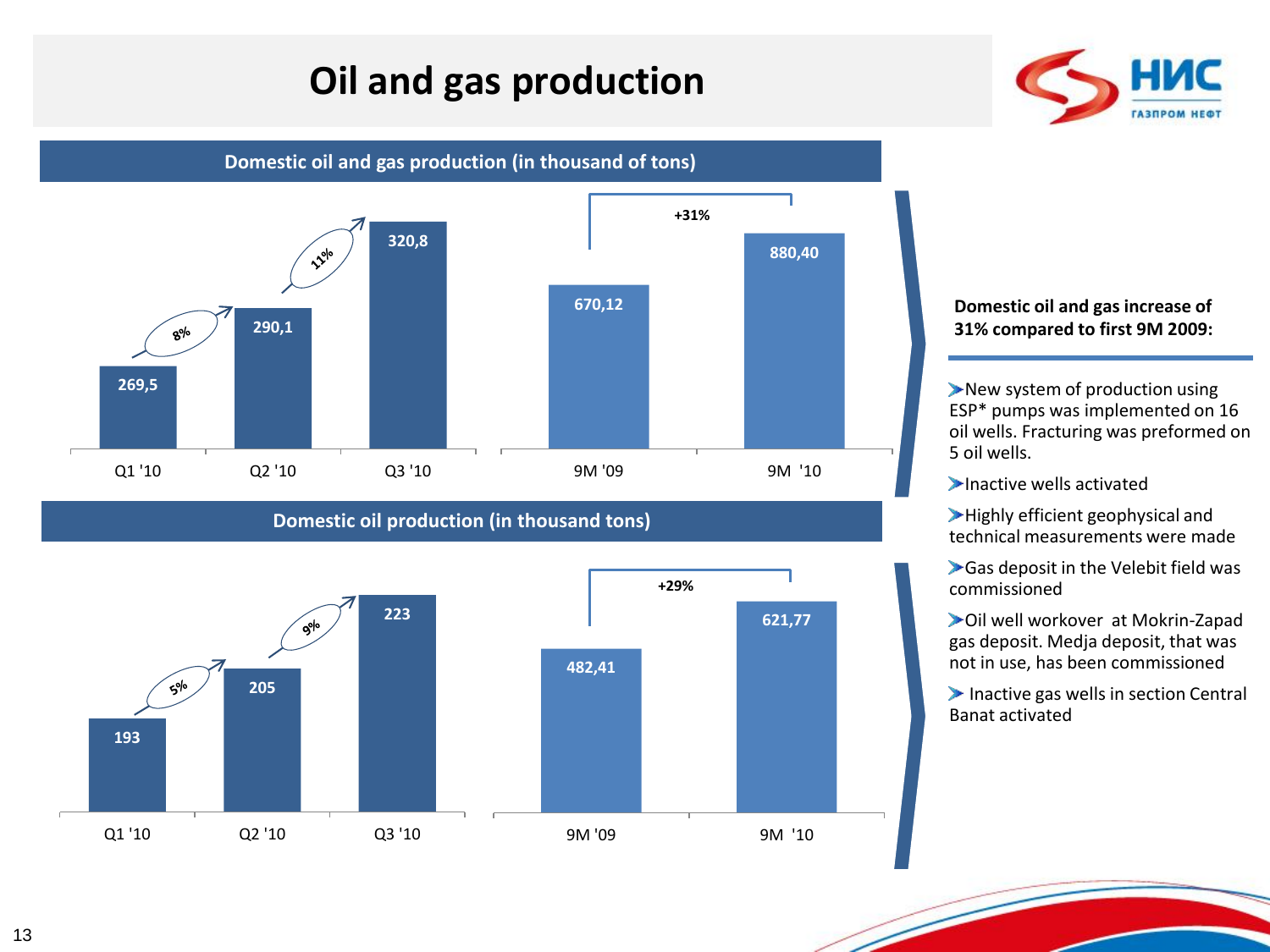## **Refining**



**Oil processing including third parties**



**Oil processing per refinery (in thousand tons)**



**Increase of oil processing volume including third parties for 1% compared to first 9M 2009 :**

Increase of oil processing in  $Q3$ compared to Q2 2010 (as needed to build up inventories of products for the expected refinery Pancevo overhaul in October-November 2010)

Oil processing in Novi Sad Refinery was decreased for 3,5% compared to last year, and also records a decrease compared to previous quarter

▶ Operation structure of refineries in Novi Sad and pancevo is not significantly changed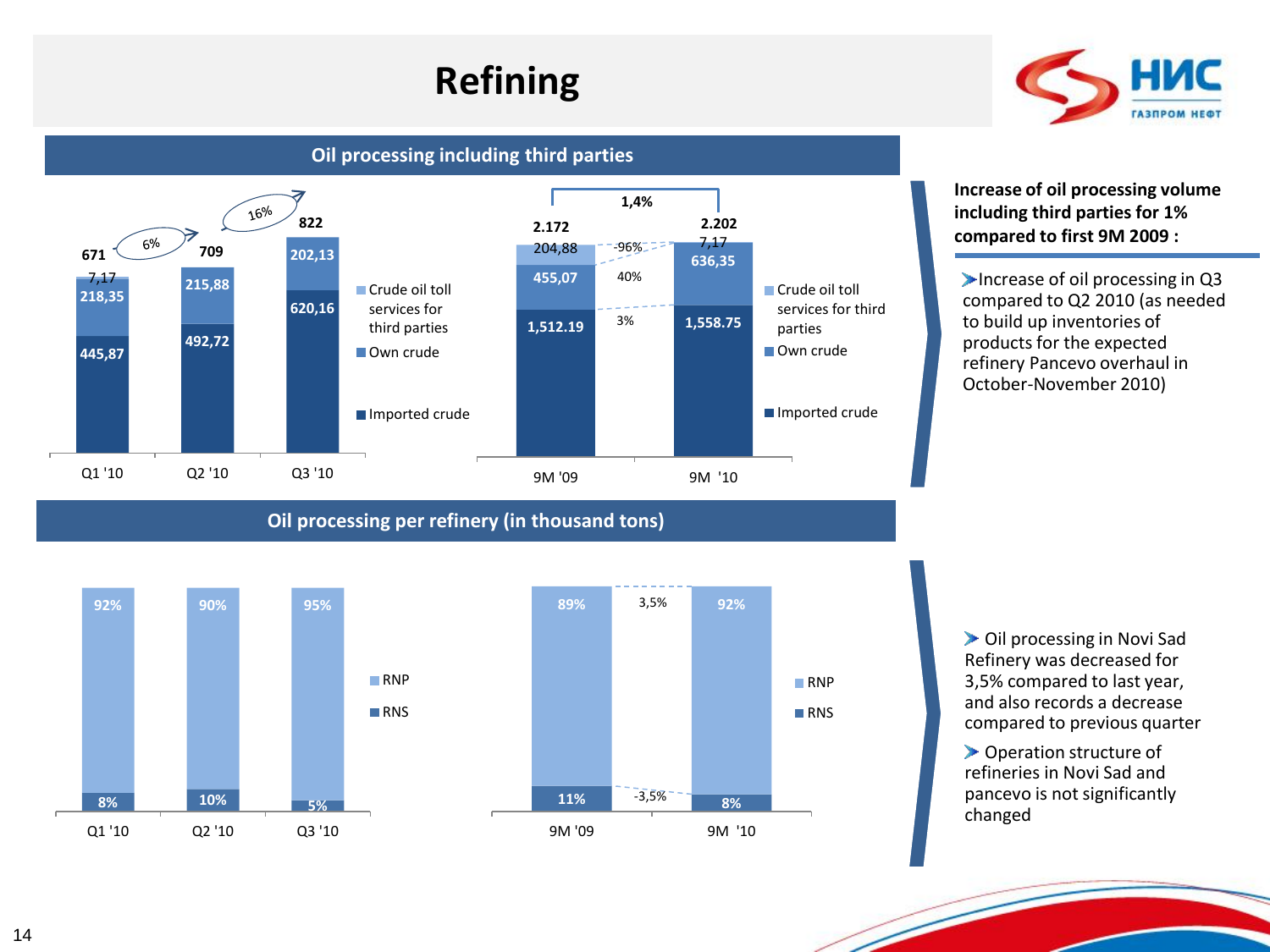## **Sales and Distribution**





**Oil derivatives sales (in thousand tons)**

#### **Increase of total sales of oil derivatives of 3% compared to first 9М 2009:**

Retail – Sales volume for  $2010$ record decrease only for January and February. In these two months in 2009 sales was above normal levels due to gas crisis, and after sales volume decreased due to sharp increase of excise tax. Sales volume for period March-September 2010 was in line with the results for 2009.

 $\triangleright$  Wholesale – increase in sales was caused by competitive price policy (diesel, euro-diesel and oil fuel)

Export – increase in delivery of oil fuel, diesel and petrol components in order to optimize stocks

**White** products **■Black and** other products



#### **Sales structure per oil derivatives (in thousand tons)**

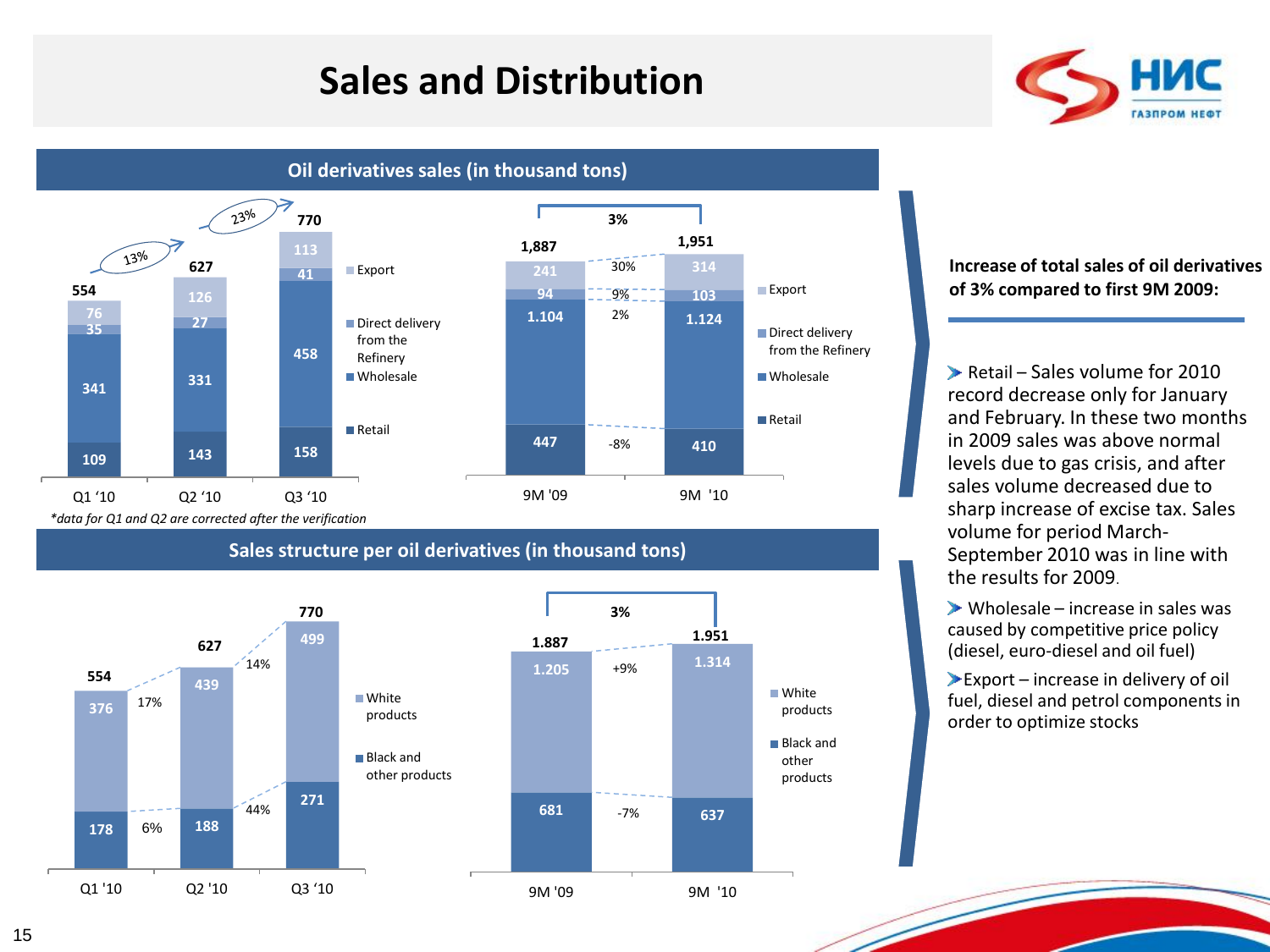## **Structure of bank indebtness**









31.12.2009 31.03.2010 30.06.2010 30.09.2010

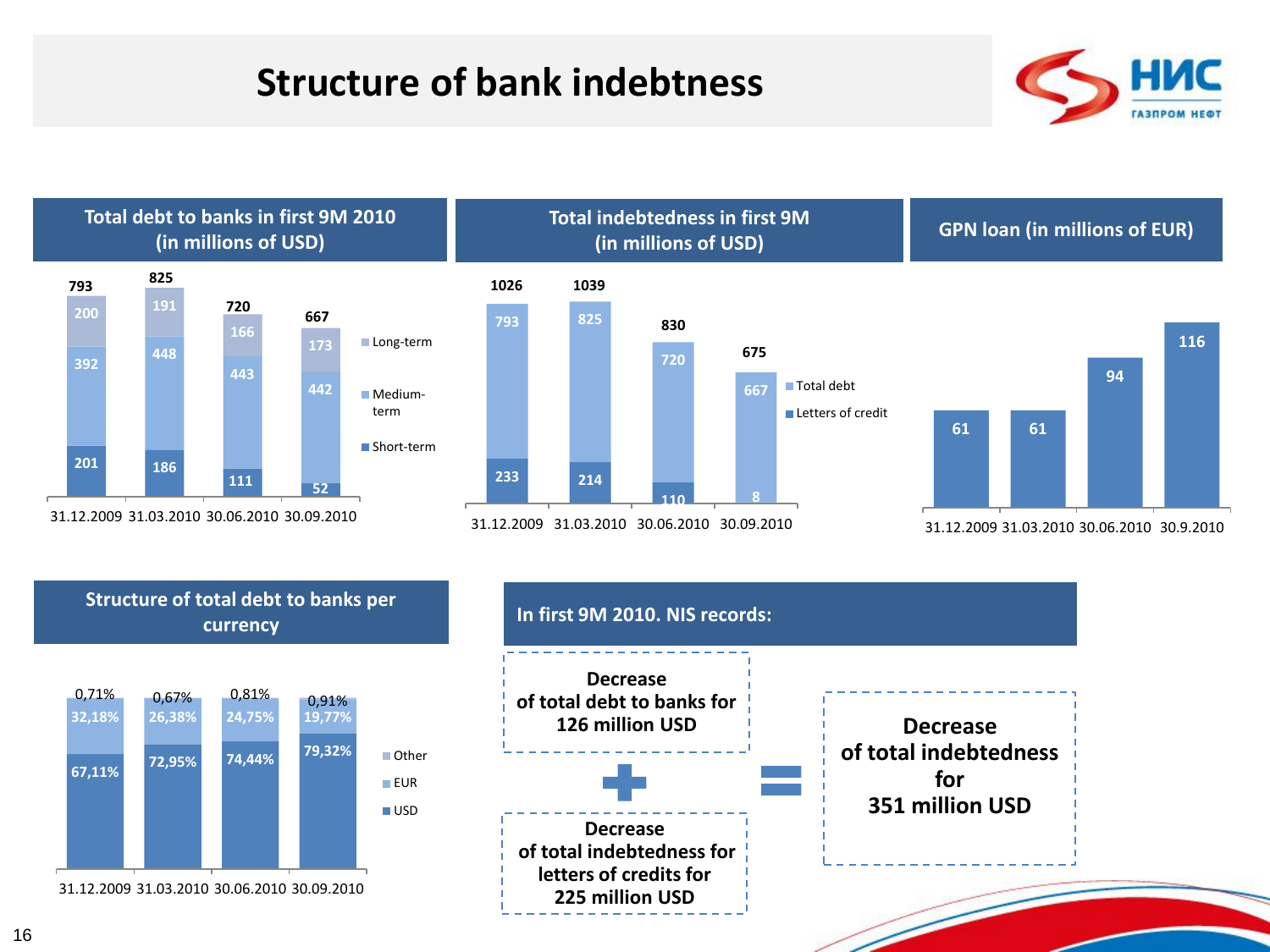### **Investments**



| <b>CAPEX from GPN loan</b><br>0,90<br>5,09                  |
|-------------------------------------------------------------|
| Ecology<br>0,87<br>1,06                                     |
| MHC/DHT<br>0,03<br>4,03                                     |
| <b>CAPEX from OCF (NIS funds)</b><br>2,82<br>2,25           |
| Ecology<br>0,00<br>0,00                                     |
| Angola<br>0,69<br>0,45                                      |
| Projects with direct economic effect<br>0,17<br>1,17        |
| Projects without direct economic<br>1,05<br>0,94<br>effects |
| Other<br>0,35<br>0,25                                       |
| Total:<br>7,91<br>3,15                                      |

*\*in billions of RSD*

### **CAPEX from GPN loan and CAPEX from NIS OCF in first 9 months 2010 (in billions of RSD)**





### **CAPEX per investment projects (in billions of RSD)**

### **Changes in CAPEX per investment projects in first 9М 2010 compared to same period in 2009:**

**Project MHC/DHT** – realization of MHC/DHT project commenced at the end of 2009

**Ecology** – most of ecological projects are approved and are in the realization stage

**Projects with direct economic effect** – transfer of obligations from 2009 and commencement of setup works on the large number of retail-sale facilities

**Projects without direct economic effect** – in first 9M of 2010 decrease of 10% compared to same period last year was recorded

**Angola** – operator's costs in Angola are lower compared with the costs in 2009

**Other** – decrease due to the fact that smaller portion of obligations for the rest of projects were transferred to 2010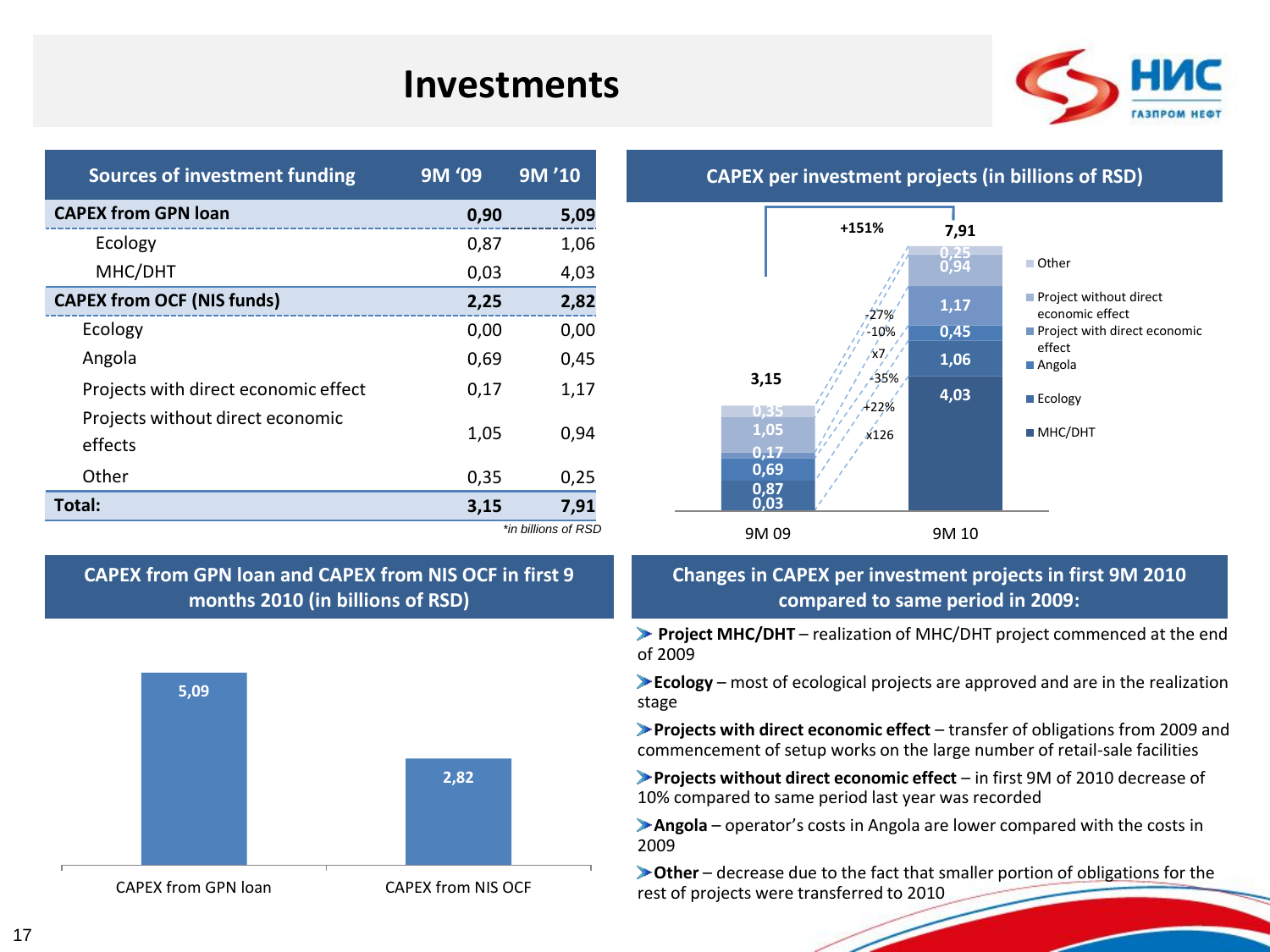### **Stock exchange trading**



| Trading on Belgrade Stock Exchange in the period<br>August 30 <sup>th</sup> – September 30 <sup>th</sup> , 2010 |                       |  |  |  |
|-----------------------------------------------------------------------------------------------------------------|-----------------------|--|--|--|
| Last price                                                                                                      | 461 RSD               |  |  |  |
| High                                                                                                            | 550 RSD               |  |  |  |
| Low                                                                                                             | 442 RSD               |  |  |  |
| Total turnover                                                                                                  | 359,961,200 RSD       |  |  |  |
| Total volume                                                                                                    | 761,498 shares        |  |  |  |
| Total number of transactions                                                                                    | 122,651               |  |  |  |
| Market cap as of September 30 <sup>th</sup> , 2010                                                              | 75,170,844,400.00 RSD |  |  |  |
| EPS                                                                                                             | 16,42 RSD             |  |  |  |
| P/E                                                                                                             | 28,08                 |  |  |  |
| Book value as of September 30th, 2010                                                                           | 213,77 RSD            |  |  |  |
| P/BV                                                                                                            | 2,16                  |  |  |  |

**Price and volume movements – Candlestick chart**



- **August 23rd , 2010** Belgrade Stock Exchange made the decision on the admission of NIS a.d., Novi Sad shares to listing A - Prime Market
- **August 30th, 2010 –** First trading day for NIS shares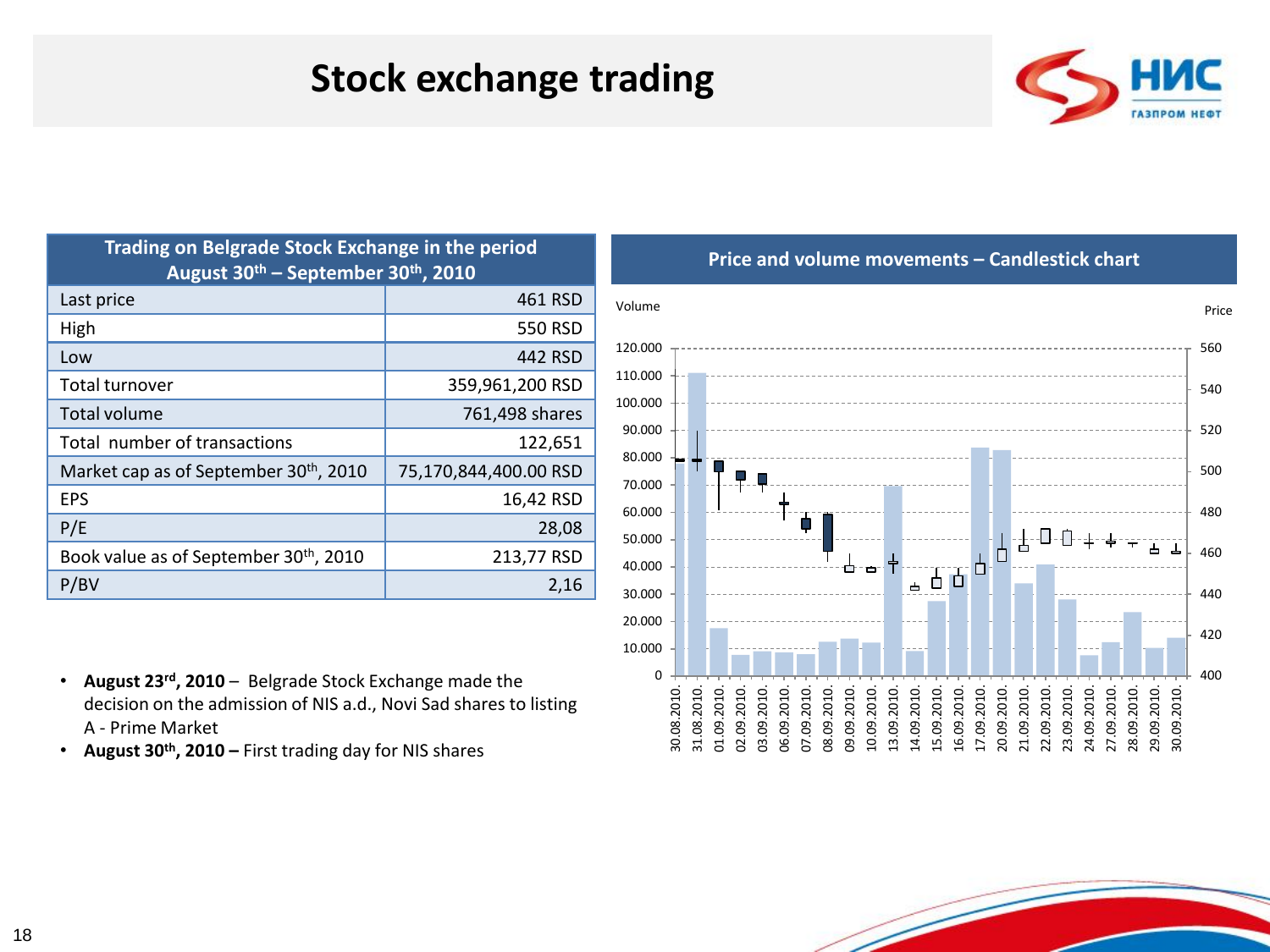#### HMC **Dynamics of share capital and book value per share ГАЗПРОМ НЕФ** RSD per share **213,77197,98 170,10 138,54** Billion 40,0 R<sub>SD</sub> 35,0 30,0  $-4,5$   $-0,04$ +12,3 -5,1 25,0 -0,06 20,0 **+34,9 +32,3** 15,0 **+27,76 +22,6** 10,0 5,0 0,0 Capital as of Capital as of Net loss Reserves Capital as of Net loss Reserves Capital as of Net loss Reserves 12/31/2009 changes 3/30/2010 6/30/2010 9/30/2010 changes changes

#### 19